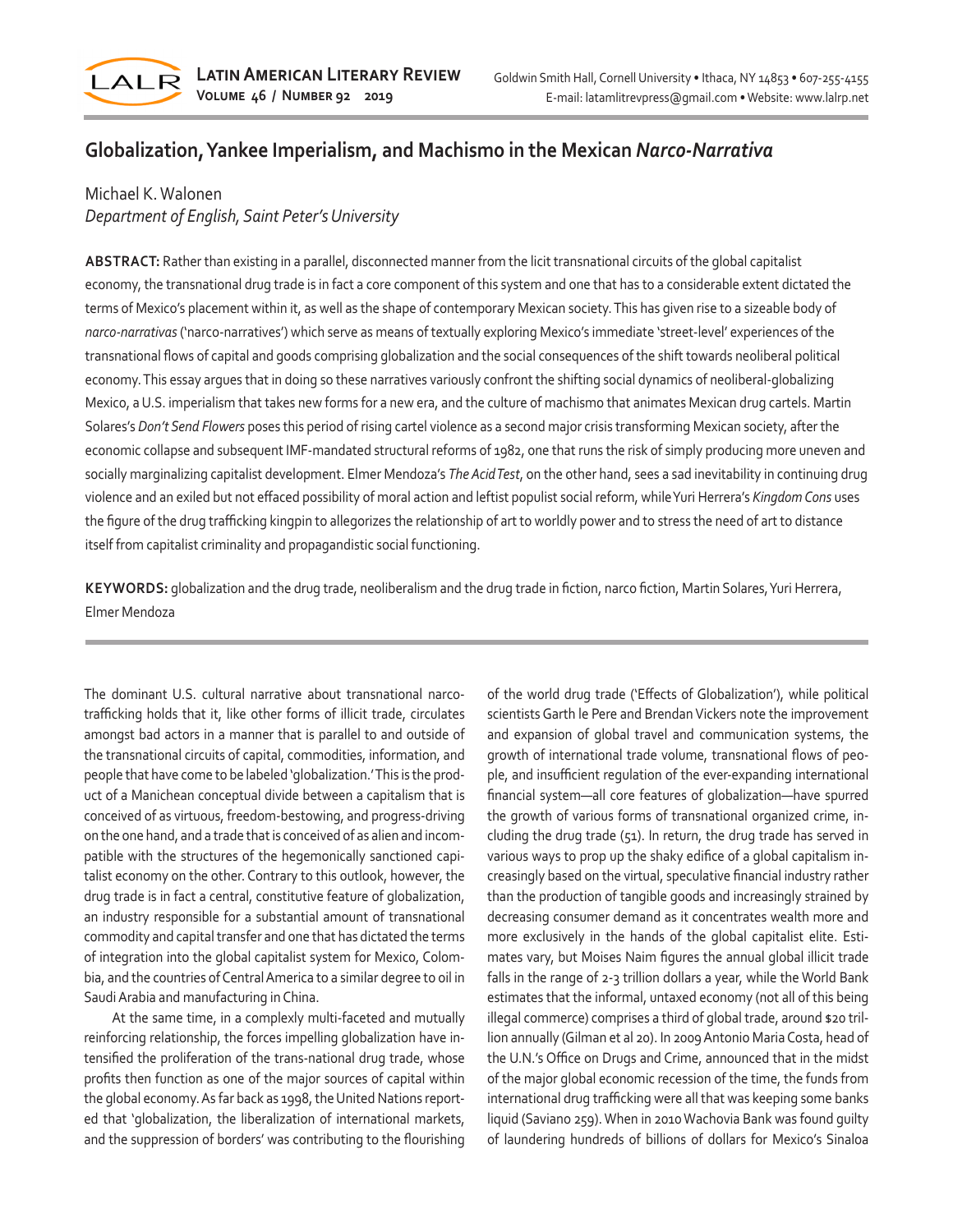drug cartel, it got off with a fine amounting to only five weeks of its organizational income and none of its executives were prosecuted, despite the flagrancy of their complicity<sup>1</sup>, for fear that bringing the large financial institution to justice would trigger a major global economic downturn (Paley 106-107, Saviano 256-260).

In other ways as well the drug trade is structurally bound up with the world system of globalizing capitalism. The so-called war on drugs, which has had not at all lessened the volume of worldwide drug production and consumption, has served in substantial part as a partial 'fix' to capitalism's 'woes,' according to Dawn Paley—providing a pretense for increased military spending and arms purchasing while allowing for the spread of neoliberal capitalism by, among other things, clearing native populations in Latin America off of lands that are thereby freed up for resource extraction at the hands of transnational corporations (16, 220, 223). And given the manner in which globalization has been enacted through a 'free market' neoliberal economic framework that invariably redistributes wealth from the poor and middle class to the upper class, it has spurred the global demand for drugs, both as an item of conspicuous consumption for global economic elites (Saviano 144) and as a self-administered opiate for those who have suffered economic reversals brought on by neoliberal globalization<sup>2</sup> or who otherwise find themselves inextricably caught in positions of poverty and hopelessness due to the changing global economic dispensation.

As previously noted, Mexico has been one of the nations whose experience of neoliberal capitalist globalization has been most markedly structured by the transnational narcotics trade. From out of the wake of the Mexican Revolution the Partido Revolucionario Institucional (PRI) ruled over the country during the decades spanning from 1929 until 2000 in a manner typified, until the worldwide spread of neoliberal economics starting in the 1980s, by protectionist, interventionist economics and mild redistributive concessions to the middle, working, and peasant classes. But hit hard by the collapse in oil prices and the burden of the state having had to take over a large number of firms driven into dire financial straits by the global economic crisis of the previous decade, in 1982 Mexico declared bankruptcy and the World Bank and International Monetary Fund, pushed by the newly ascendant Reagan and Thatcher regimes to adopt a new neoliberal economic dogma, for the first time insisted on 'structural reforms' of austerity measures, privatizations, reduced labor power, lowered protective tariffs, and greater openness to foreign capital in exchange for loans to help the country meet its balance of payments obligations to its Global Northern creditors (Harvey 99-100). Again in 1994 Mexico faced a financial crisis and its bailout at the hands of the U.S. government came at the condition of even more openness to the global economy, more reduction of the social role of the state, and more privatizations that placed the resources of the country increasingly in the hands of transnational corporations and a small ascendant class of billionaire oligarchs (Klein 242-243). These 'reforms' devastated the Mexican middle class, deeply sharpened wealth inequality in the country, drove large numbers of small farmers off their land, and drastically reduced the state's ability to provide poverty alleviation. The first caused industries to collapse, at least 800,000 jobs to be lost, inflation to soar to 100 percent, and over half the population to suffer from malnourishment by 1987; the second caused a collapse in real wages, devastation to the agricultural sector leaving two million farmers unemployed, and the rise of a small billionaire class while eight million stood unemployed and labor became generally more precarious and poorly remunerated (Boullosa and Wallace 45, 51-53). Throughout this period, as the PRI pulled back from the state benefit provision system that had cemented its post-revolutionary rule under these neoliberal 'reforms,' large drug traffickers stepped into this social provision vacuum, providing employment, investment, and support of local public institutions (Beard 10). So both socially and economically these *narcotraficantes* came to occupy an increasingly large role in Mexico as the country became further and further integrated into the global system of 'free market' flows of capital and goods. They were both a social reaction to the forms of material lack created by Mexico's adoption of neoliberalism and a product of the cultural valuation of consumerism, entrepreneurialism, and wealth amassment that has been used to drive and legitimize neoliberalism (Boullosa and Wallace 54). In this they can be seen as embodiments of the driving spirit of globalization, as Ed Vuillamy argues:

Narco-cartels are not pastiches of global corporations, nor are they errant bastards of the global economy they are pioneers of it. They point, in their business logic and modus operandi, to how the legal economy will arrange itself next. The Mexican cartels epitomized the North American free trade agreement [sic] long before it was dreamed up, and they thrive upon it [. . .] So Mexico's war is how the future will look, because it belongs not in the 19<sup>th</sup> century with wars of empire, or the 20<sup>th</sup> with wars of ideology, race and religion — but utterly in a present to which the global economy is committed, and to a zeitgeist of frenzied materialism we adamantly refuse to temper: it is the inevitable war of capitalism gone mad.

The fallout from the rise of these 'pioneers of the global economy' in Mexico has included a rise in violence and the delegitimation of state institutions like the military, the police, and local governments, each of which has been infiltrated by the drug cartels and/ or has a long history of collaboration and complicity with them. And this social impact has taken a particularly dark turn since 2008, with the U.S government providing funding and training to facilitate a militarization of the Mexican government's struggle with drug traffickers under the Mérida Initiative, modeled on its earlier bloody Plan Colombia, that has claimed the lives of upwards of 100,000 people in its first six years, while instituting a system of U.S.-style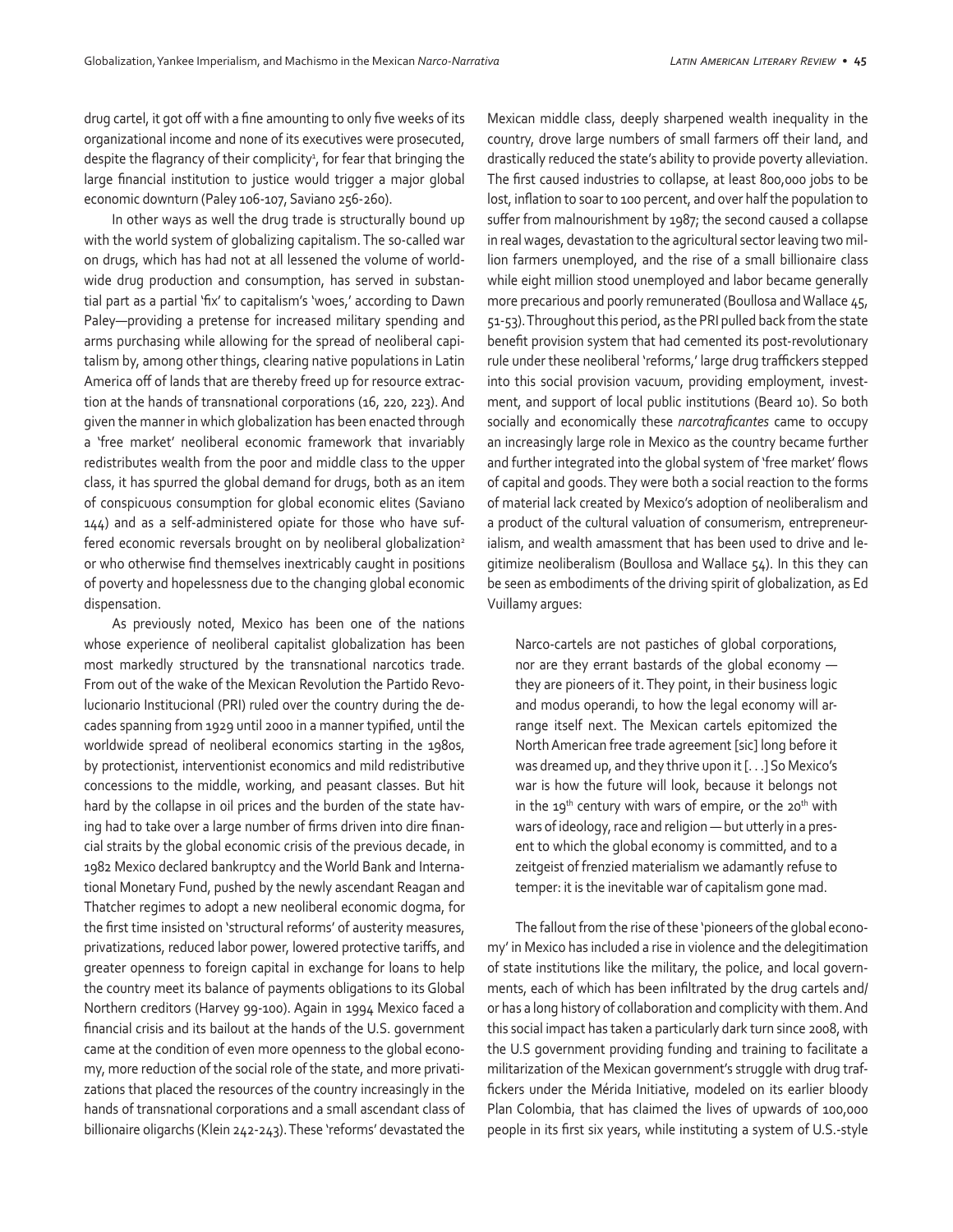mass-incarceration, boosting corporate profits, and displacing tens of thousands more people (Paley 125-6,129-142, 147, 157).

A number of Mexican writers have responded to this systemic confluence between neoliberal globalization and the drug trade, leading to the rise of a fictional genre many have come to term 'narcoliteratura.' However, as these works are defined more by a common subject matter than shared formal elements, Alberto Fonseca prefers the term '*narco-narrativa*' (narco-narrative), which will be employed throughout this essay (9). Unlike more popular genres of Mexican cultural production that take up the figure of the *narcotraficante* in a largely celebratory vein, like the *telenovela* and the *narcocorrido* ballad, the narco-narrativa takes a critical stance on drug traffickers and their connection to globalization and the neoliberal transformation of Mexican society (Enriquez 75). As Fonseca observes, they 'manifest the divergences and fractures in neoliberalism, globalization, and repressive policies in the struggle against drugs' (7-8). As such, the narco-narrativa has taken on a prolific life within the world of Mexican letters, not just because of the lurid sex, violence, and materialism associated with the drug trafficker figure, but because this form of narrative has allowed Mexican authors to make textual explorations of Mexico's immediate 'streetlevel' experiences of the transnational flows of capital and goods comprising globalization and of the social consequences of the shift towards neoliberal political economy. Intrinsically these narco-narratives thus offer thematic takes on how local and regional social realities in Mexico have been reshaped by the forces of neoliberal globalization incarnated in the drug export trade and often on the status of Mexico within the complex system of transnational relations comprising this world system as well. This article analyzes a range of what these takes look like in three of the most compelling narco-narratives to be published in recent years, parsing out how they thematize through their representations of drug trafficking and traffickers Mexico's situatedness within the global flows of capital, commodities, culture, and human beings comprising our era of neoliberal transnationalism, both in terms of the novel social conditions neoliberal globalization has created and in how it newly inflects enduring social realities, most prominently the continuing geopolitical force of U.S. imperialism and the local face of Mexico's unabating cult of machismo.

Like many narco-narratives, in Martin Solares's noir novel *Don't Send Flowers* (2015) the social world of the drug trafficking cartel power struggle and violence comprises the milieu within which the narrative's plot unfolds rather than providing its protagonist or central narrative conflict. Set in and around a fictional northeastern Mexican Gulf Coast city named La Eternidad, *Don't Send Flowers* tells the story of the search for the kidnapped teenage daughter of a local business magnate, focusing in a third-person limited omniscient manner first on the experiences of Carlos Treviño, the former police officer hired to find the victim, and then of Margarito Gonzalez, the crooked police chief who it turns out has masterminded the kidnapping. Along the way both characters run into complications

with drug trafficking cartels Los Viejos, aka the Cartel del Puerto (The Old Ones/The Port Cartel), and their breakaway former hired guns Los Nuevos (The New Ones), based in roman à clef fashion on the Gulf Cartel and Los Zetas criminal organizations, respectively. This plot takes place during the early 2010s, as the U.S.-supported Mexican War on Drugs initiated by President Felipe Calderon just after his contested election in 2006 (Boullosa and Wallace 86) raged on, with splintering drug trafficking groups leaving spiraling body counts as they sought to control key smuggling routes and branch off into other profitable ventures like kidnapping and extortion. The novel evokes its setting as a time and place in which violence has become so habitual that it is mundane and in which the police and military have become so renowned for corruption that the line between the criminal world and the repressive apparatus of the state has become hazy at best: 'The sound of gunshots—a single round or a hail of bullets—or a grenade blast in the distance as night fell had become a part of life around the port, no more unusual than the words *extortion* and *kidnapping*' (4), and the U.S. consul opines that 'The police would sell their souls to the devil if he was the highest bidder, and the military depends on the politicians. And you know who they work for [i.e. the cartels]' (6). As a result, La Eternidad has gone from a place where friendly people lounge about outside barbequing for hours on end to one where, outside of necessary excursions into public spaces, they spend their time hiding in their homes  $(41-42)$ .

The violent discord sown by the inter-cartel power struggle produces these social spaces conceptualized by the novel, but the macro-level social structure within which this occurs is one produced by a collusion between post-NAFTA U.S. neo-imperialism and the Mexican plutocratic elite created by the rise of neoliberalism in the country. Treviño is hired by the sole representative of the U.S. to appear in the novel, Don Williams, the U.S. consul in La Eternidad, who works as a sort of advisor or *consigliere* to Rafael De Leon, the wealthy father of the kidnapping victim who runs a large family enterprise consisting of a slew of automotive repair, steel manufacturing, and pharmaceutical retail and wholesaling businesses. The fact that the U.S. consul in the novel serves essentially at the beck and call of a Mexican businessman—which he justifies to his superiors by noting he has recently helped the De Leon family to acquire U.S. citizenship (218)—is striking. The particularities of this relationship can be read as allegorizing the contemporary relationship between the two nations, one that exerts a strong determinant influence on what takes place in Mexico: like Williams, the U.S. exerts a directing influence on Mexico's decision-making socio-economic elite and helps provide the intelligence (Williams has access to a wide array of satellite imagery) and the armed wherewithal (the hired gun Treviño or the armaments and military training for Mexico's disastrous War on Drugs) to put the plans it helps to instigate into effect.

In this regard it is noteworthy that Rafael De Leon led his family business out of financial instability and into the position of economic powerhouse during the years leading up to and out of the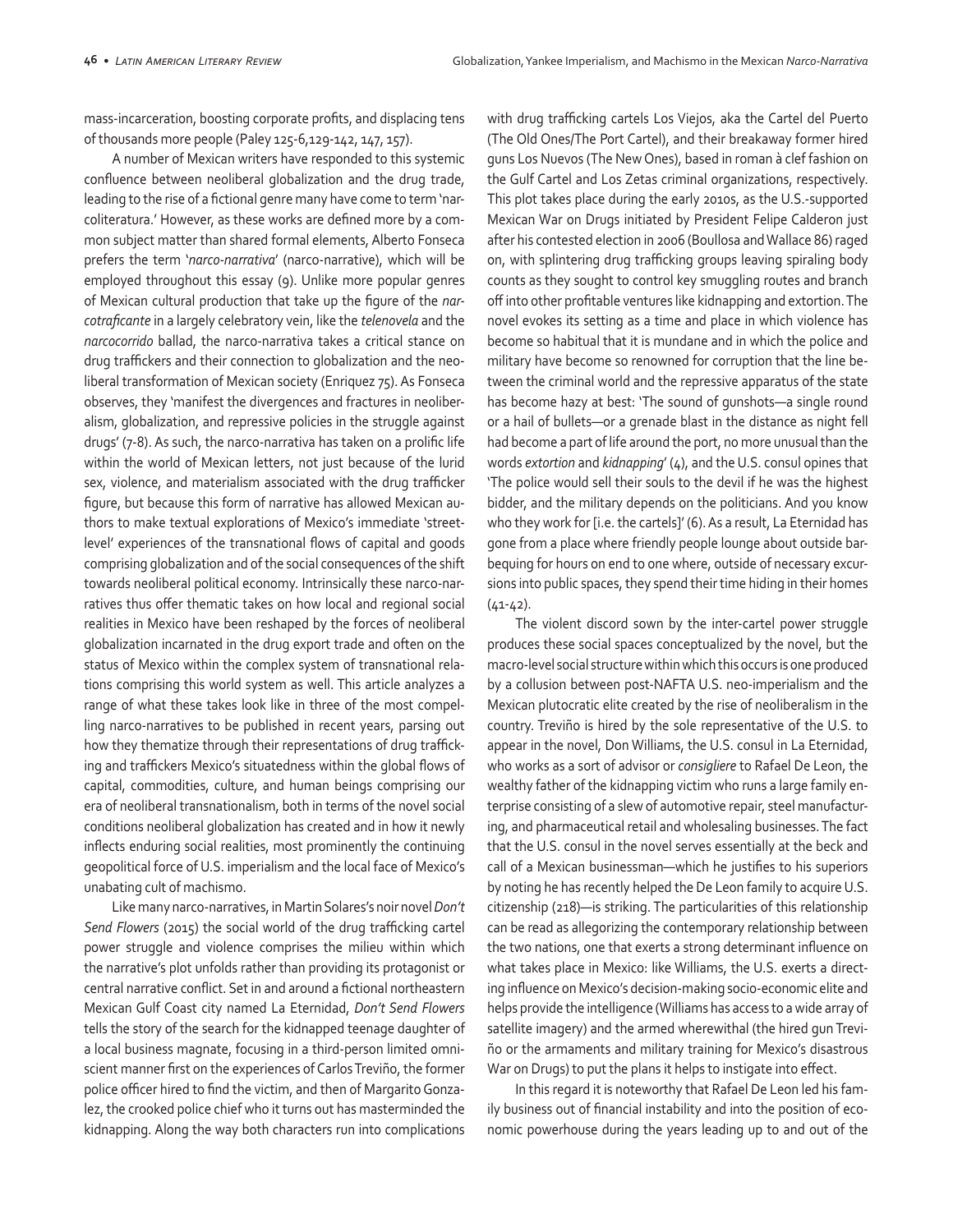Mexican Debt Crisis of 1982 (19) that was addressed by a serious of structural reforms mandated by the IMF under its new U.S.- and U.K.-fomented neoliberal orthodoxy. These "reforms" devastated the country's middle class, brought an end to its era of Keynesian government economic interventionism, and began paving the way to the rise of the country's powerful billionaire class, of which the De Leons are the novel's textual exemplar. All of the lines of social power represented in the novel, all of the shifts in Mexico's social landscape, are dated back somewhat pertly to this moment in time. Margarito Gonzalez, the corrupt longstanding police chief of La Eternidad, has begun his tenure shortly after helping to kill his mentor, Lieutenant Elijah Cohen, in 1981 (349).3 And the Cartel del Puerto, the novel's fictional rendering of the Gulf Cartel, has shifted from noble smuggling of consumer goods out of the U.S. to cocaine distribution in 1982 due to the fact that the its former middle class clientele, ravaged by the economic crisis, could no longer buy its smuggled goods (376).4 So in the purview of the novel, 1982 marked the point in time when the newly minted capitalist giants of Mexico, both the U.S.-backed licit sector and the illicit narcotraffickers, began to seize control of the country and collectively steer it towards a future of greater corruption, social instability, and material inequality. The narrative present in the text is posed as a similar moment of crisis, this one born of the sheer scale of the violence and instability produced by the country's configuration within the global system of neoliberal capitalism—both its vast structural inequalities and the social fallout from its narco-economy—whereas the crisis of 1982 was a product of its initial forced entry into this system. While Treviño had previously thought systemic change would be brought to the country by revolutionary action such as that of the Zapatistas in Chiapas, he comes to conclude that the possibilities for change have in fact been produced by the cartels (165)—that embodiment of the very spirit of neoliberal globalization, as argued above. But the novel sees this crisis not necessarily leading to progressive social change, but rather offers a vision similar to Naomi Klein's concept of opportunistic 'disaster capitalism' in her *The Shock Doctrine*  and the way that Dawn Paley sees the drug war in Mexico as having been implemented in a way that allows for new forms of capitalist accumulation in her *Drug War Capitalism*. At the climax of *Don't Send Flowers* it becomes evident that, killing having become just another form of 'free enterprise' (411), the new mayor of La Eternidad has planned the murder of Chief Gonzalez's son/successor to create a martyr and thereby bring an end to the cartel violence plaguing the city<sup>5</sup>. The mayor then plans to have the city pivot to join the vast Global Southern tourist service economy by becoming a resort town. While the tourist industry is the largest economic sector in the global economy, bigger than even the oil business, the tourist trade has largely only brought low-wage neocolonial service jobs and large profits for exogenously headquartered multinational corporations to countries like those of the Caribbean that have embraced it (Carrigan xi, 19).<sup>6</sup> And the novel hints at just as much, noting that the mayor's previous capitalist land development schemes have promised environmental sustainability and local economic stimulation, but have only displaced indigenous populations, damaged fragile ecosystems, and failed to produce most of the jobs they have promised (414). So in *Don't Send Flowers* the ultimate aggregate picture is of a Mexico embedded in transnational flows of capital, goods, and violence while attempting to turn away from a particularly bloody epoch of its history, a country that is wary of the promise of more capitalist market-driven development that simply wears a false kinder, greener face.

Also set against the backdrop of Mexico's war on drugs, though in its earliest days, Elmer Mendoza's novel *The Acid Test* (2011) also seeks to survey a northern Mexican social landscapes realigned by drug violence while asking what are the possibilities of moral action in a world of such incessant killing born of the free market profit motive. As Michael Wood observes, the fiction of Mendoza, , who is sometimes dubbed 'the godfather of narco-lit,' generally makes a survey of Mexican society from the "point of view" of a crime that has been committed, focusing on local social dynamics that have been intensely shaped by globalization (25, 28). Maria Eugenia de la O specifies what the emergent picture of Mexican society looks like, noting that Mendoza's

works allow one to recognize the social structures drug trafficking has established in Mexican society in the context of globalization of production, consumption, and drug consumption. It fosters understanding about drug trafficking and its social implications, such as narcoculture. It is about the expressions of a society that adheres to formerly traditional values under new conditions that are reflected in popular narcocorridos, the recreation of an imaginary collective, new popular aesthetic and religious forms and the presence of new actors like hitmen, corrida singers, drug traffickers, mob wives/girlfriends, judges, politicians, paramilitaries, and new saints like Chuy Malverde and Santa Muerte. (195)7

In *The Acid Test* these concerns play out amidst Detective Lefty Mendieta's search, carried out early in the wake of President Calderón's declaration of a war on the drug trade, for the killer of the beautiful Mexican/Brazilian stripper/prostitute Mayra Cabral de Melo who has ensorcelled him during a recent short tryst in Mazatlán, just as she has many of the powerful political figures, businessmen, and cartel bigwigs of Culiacán, where the novel is set. The novel draws on noir narrative conventions like a morally uncertain narrative universe, sudden outbreaks of violence, and corruption on the part of both state officials and the wealthy and powerful, but Mendieta diverges from the hard-boiled detective type in his uncertainty and vulnerability: when first encountered in the narrative he is sleepless, full of self-loathing, and on the cusp of flirting with suicide. Having been molested by a priest as a child, he is troubled and discontent, all the more so after becoming fixated on crusading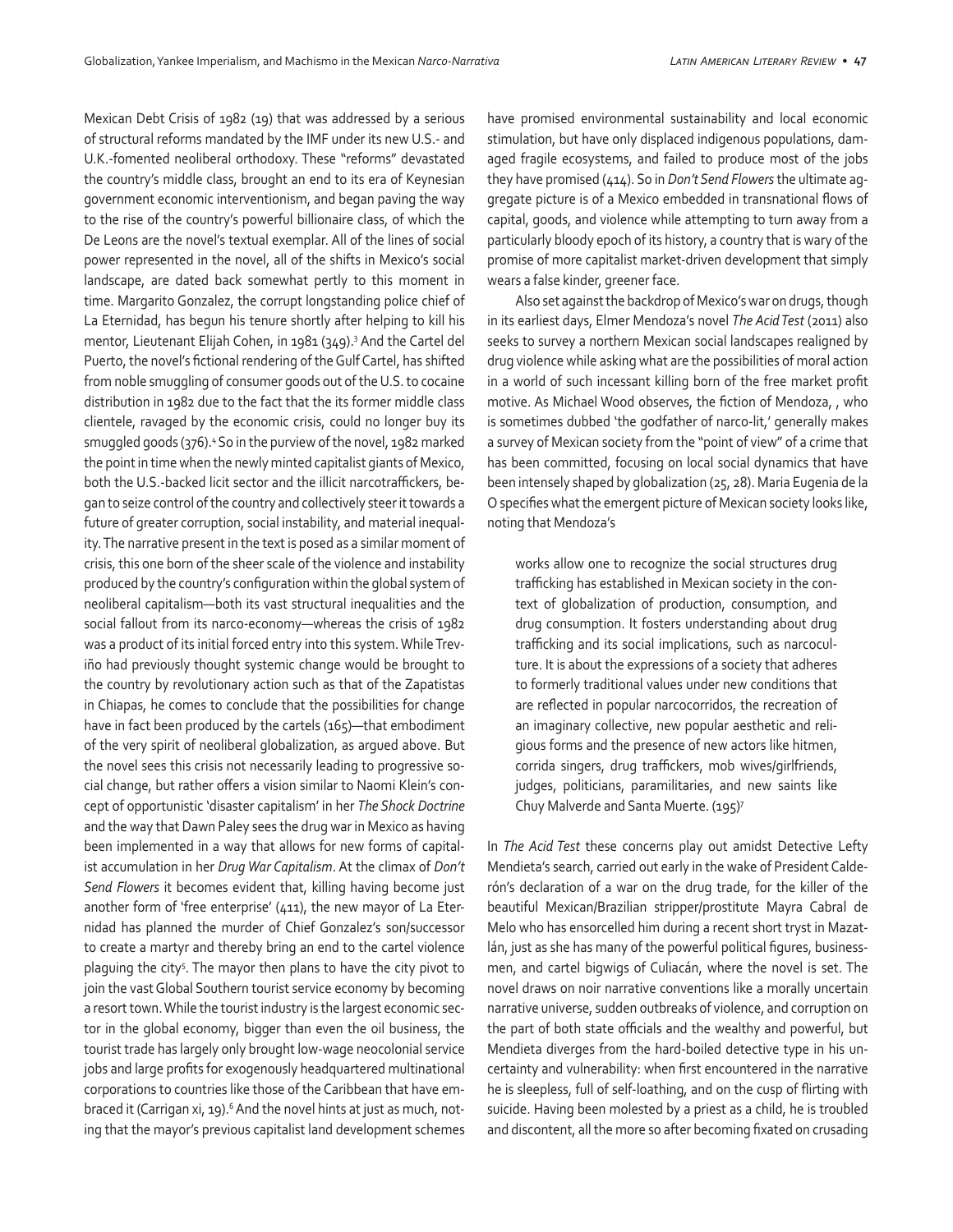to avenge the violation visited upon the slain woman. At the same time, while his idealism makes him the closest thing the novel has to a moral center, Mendieta shows particular flexibility when it comes to enforcing the law, allowing a club bouncer to keep at illegal firearm at one point, contemplating simply allowing a better-resourced drug kingpin former lover of Mayra's to uncover and deal with her killer, and calling in backup from the leader of the local drug cartel when the killer has been unveiled and an armed showdown is imminent.

In two symbolically laden scenes in the novel Mendieta loses possession of an automobile he is driving: first when a drug-addled and mentally ill former boxer knocks him out and takes his car, and then when a vehicle leant to him by FBI agent Win Harrison suddenly explodes outside of a hunting lodge where he is investigating. The loss of control and mobility he experiences in being stripped of these vehicles mirrors his lack of absolute self-control due to his past traumas and his lack of complete autonomy in pursuing his murder investigation, given how he is forced to negotiate both the corrupt bureaucracy of his police force and the even more powerful local institution of the drug cartels. But at the same time, Mendieta stands in synecdochically for Mexico itself in being constrained and thwarted by manifestations of U.S. imperialism. Just prior to his loaner vehicle exploding in front of the hunting lodge, he finds himself surrounded by Secret Service agents guarding the visiting father of the U.S. president: 'Mendieta's discomfort was evident. Here he was, surrounded by Americans in uniform, their weapons in view, and he felt out of his element' (219). Seized, handcuffed, and interrogated by these men so openly flaunting on Mexican soil their foreign-power- bestowed authority and state-sanctioned right to employ violence, these agents provoke protests from Mendieta that he is the one with jurisdiction who should be in control of this situation: 'I'm a detective with the Mexican police, not an undocumented immigrant, and I'm in my own country [. . .] He won't crush me, he thought, he might kill me, but he won't humiliate me [. . .] some gringos have class, but not him [. . .] this pansy can suck my dick' (223). Faced with this breech of Mexican sovereignty, Mendieta contrasts what his position as police detective should be with the relative powerlessness of the undocumented border-crossing migrant, and eventually takes refuge in sullen masculinist sexualized bravado. But the point is forcefully made here that Mexico is not independent in its own affairs but continually pushed and influenced by its powerful neighbor to the north. The text continually emphasizes how in the era of neoliberal globalization the two countries are not wholly separate entities, but are complexly intertwined as represented in ways such as the host of Mexican characters who live in the U.S (including Mendieta's brother and son), the flows of popular culture and U.S. governmental personnel from north to south, and even one character's remark that Mexican produce will soon 'supply the White House itself' (173). But this intertwining is structured in terms of very unequal power relations of an imperialist sort. In light of this question of imperialism, it is noteworthy that Mayra's killer, the novel's ultimate villain, turns out to be Adán Carrasco, an Americanized Mexican who has served in the U.S. military and is friendly with the family of the U.S. president. Carrasco has bought up a large amount of land that he has turned into a hunting preserve frequented by American visitors like the U.S. president's father, for whom Carrasco has also provided the 'exotic' 'surprise' of Mexican prostitutes—making him both literally and metaphorically a panderer, profiting mercenarily off the leasing of Mexico's resources to affluent U.S. tourist-consumers as part of the bundle of transnational economic flows that have on the balance been unfavorable to the people of Mexico.

In this arrangement women's bodies become one of the commodities traded upon by the capitalist brokers of Mexico's resources, which, in a novel centering on the investigation of a woman's murder, raises the question of the narrative's broader thematics of gender.8 The novel draws attention to the masculinist bravado undergirding the culture of the narcos and Mexican law enforcement at the same time that it complicates this by making female both Mendieta's partner and the eventual successor of the main Culiacán cartel boss—though in taking on these roles both of these characters adopt hegemonic-masculinist<sup>9</sup> forms of behavior including using violence to assert their position of authority. And while many more men than women die in the course of the narrative, the text focuses on the male obsession or fixation on its female murder victims, especially the vampy Mayra—or more accurately 'Roxana,' her professional persona. In speaking of these 'murdered women in our fair city,' a radio reporter wonders, 'will it turn out like in Juarez, where mysterious criminals sacrifice beautiful young maidens' (182). This rather hyperbolically phrased reference is to the rash of over 400 female murders that swept Ciudad Juarez from the eve of NAFTA's signing in 1993 up into the first decade of the twenty-first century (González Rodriguez 71). According to Sergio González Rodriguez, a reporter whose work helped draw widespread attention to these killings, they have been the product of what he calls 'the femicide machine': a suddenly drastically altered social environment in which poor women of color became a mistreated and disposable workforce for the manufacturing boomtowns of Northern Mexico and local men, faced with diminished economic power and the broadening phenomenon of female wage earners, have reacted in an uncoordinated mass-serial manner in carrying out these killings (8,9). And the female killings in *The Acid Test* can be understood in a kindred manner, as a male backlash against neoliberal globalization's breakdown of traditional social orders and the slightly greater degrees of female agency that have arisen as a partial corollary to this. But in her *Drug War Capitalism* Dawn Paley suggests an alternative framework for understanding the Juarez femicides. Paley notes that they have occurred against the backdrop of a whole lot of generalized violence, as drug cartels have fought to control the lucrative drug corridor through Juarez, and the number of slain women there has at its highest equaled eighteen percent of the total killings, averaging just under ten percent for the period—less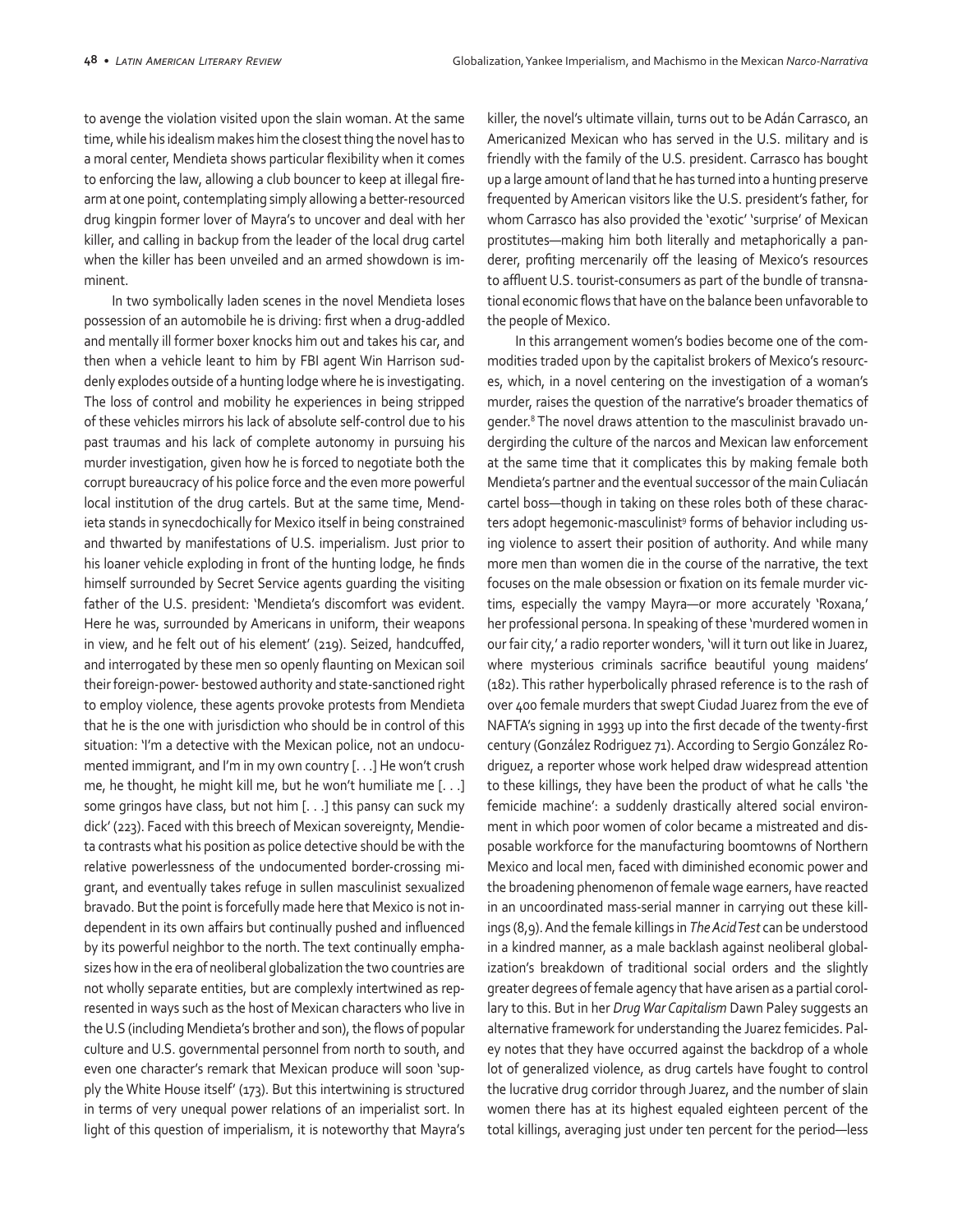than half of the twenty to twenty-five percent rate of U.S. murder victims who are women (112). Looked at in this regard, the situation in Juarez becomes less a matter of the serial killing of women, and more about the fact that these deaths just garner more attention that is, it is more a matter of patriarchal society's fixation on the image and bodies of murdered women.<sup>10</sup> This is certainly the case in *The Acid Test*, wherein a host of male characters are fixated upon Mayra/Roxana, whom they seek to incorporate in their fantasy renderings of their worlds and themselves, both before and after her death. These men range from Mendieta, who is haunted recursively by memories of snippets of conversation with the woman he remembers as a hooker-with-a-heart-of-gold who really understood him, to drug kingpin Dioni de la Vega, who imagines he will be more powerful than the repressive arm of the state in bringing her killer to justice, to Carrasco, who carries out the ultimate act of objectification in rendering Mayra a corpse who can no longer hold aspects of her body and self aloof from him in the manner she has been doing. So *The Acid Test* places in evidence not only how the rise in criminal violence attendant upon Mexico's relation to global narcotics commodity flows has redounded in part on the country's women, it also explores how the masculinist domain of the struggles to control and to suppress the drug trade are themselves impacted by their participants' psychological relationships towards women, living and dead.

At its close the novel does not seem to offer much hope of this violence against women or men abating, which is appropriate, given how it is set at the outset of the attempted government crackdown on drug trafficking that in the ensuing years would claim over 100,000 lives and deepen and diversify rather than stem criminality in Mexico. In its final scene, after the cornered Carrasco commits suicide, as opposed to being shot by a heroic lawman in a violent act of restorative justice, Mendietta wanders off, resolving to get drunk on whiskey and, in a quixotic gesture that is more about repairing his fantasy image of Roxana than doing anything purposeful for her, plans to restore 'the integrity of Roxana's body' by bringing back the nipple Carrasco has severed from it. So it bears asking just what the vision of moral action and recourse is here in the face of all of this futility and mounting violence. Traditionally the Catholic Church was appointed to be the guardian of Mexico's moral order<sup>11</sup>, but the only representative of the church mentioned in *The Acid Test* is Father Bardominos, the priest who molested Lefty Mendieta as a child. This wrong has been addressed by Lefty's brother Enrique, a leftist guerilla during the time of Mexico's Dirty War, who is forced to flee the country to take up a life of exile in Oregon after killing the priest. Enrique can be read figuratively as personifying both the ability to act morally and decisively in the face of clear-cut wrongdoing and, intertwiningly, Mexico's lost leftist-populism that had been crushed and pushed aside with the proliferation of neoliberalism within the country. In both these regards the symbolism of his place of exile, roughly 2,000 miles away, is significant: he does not live close to Mexico in a U.S. border state, but he and the qualities he represents continue to exist as a far-distant exiled possibilities—still extant, but far out of reach at the time of the onset of Mexico's drug war.

While most *narco-narrativas*, like the hard-boiled, noirish narratives of *The Acid Test* and *Don't Send Flowers*, draw on some crime fiction genre tradition, Yuri Herrera's novella *Kingdom Cons* (2008) employs the fable form to use the drug trafficking kingpin figure to offer an allegory about the relationship of art to worldly power.<sup>12</sup> As a result of this aesthetic mode far from social realism, *Kingdom Cons* offers a focused representation of the interpersonal and local ramifications of the transnational drug trade divorced from the broader geopolitical context offered by Solares and Mendoza. It does so by way of the story of Lobo, also known as 'the Artist,' a barroom troubadour and composer of corridos<sup>13</sup> whose music wins him a place in sprawling residential compound ('the Court') of 'the King,' a powerful drug cartel leader. While intensely devoted to his patron, the King, and bedazzled by the opulence and plenty of the Court that contrasts so starkly with the aridness and poverty of the northern Mexican locales amongst which he has come of age, the Artist becomes increasingly disillusioned by the pettiness and intrigue of the narco-trafficker social milieu, and after he has perhaps inadvertently hinted at the King's dark secret of either impotence or infertility in a corrido, he is forced to flee the court. The novella ends with the King having been arrested and the Artist turning down an offer from his successor to return to the Court and write ballads for him, having realized that he needs autonomy to create his art and that his vocation lies in chronicling the experiences of less flashy and exalted members of society: 'the fortunes and tragedies of the average jack' (95).

At the thematic heart of this narrative arc is a contrast between artistic creation, personified by the Artist, and wealth/social power, personified by the King. At the start of the narrative the Artist is one who 'out of sheer passion [. . .] mastered the ways of syllables and accents, before being ordered to earn his keep on the street, offering rhymes in exchange for pity, for coins' (11). Thus exiled from the spaces of commerce and bourgeois society, it is only through achieving the patronage of the King that he can achieve some level of material comfort and a greater audience for his work through live performances and black market-distributed recordings.14 As the King's balladeer, the Artist's songs take on the social function of propaganda, legitimizing the King's position of affluence and power through violence or its prospect, as well as the way that he functions as a sort of local lord who holds court for local residents beseeching him with grievance and cases of economic need. As noted in the introduction to this article, with the erosion of the social provision function of the state in the wake of IMF-mandated structural adjustment programs nominally geared towards more intensively integrating the country into the global neoliberal capitalist system, powerful crime figures have stepped in to fill this role in Mexico as in countries like Jamaica and Nigeria. Hence, as Rafael Acosta Morales observes, in *Kingdom Cons* the King takes on the functions of the state, illustrating how drug cartels have come to provide parallel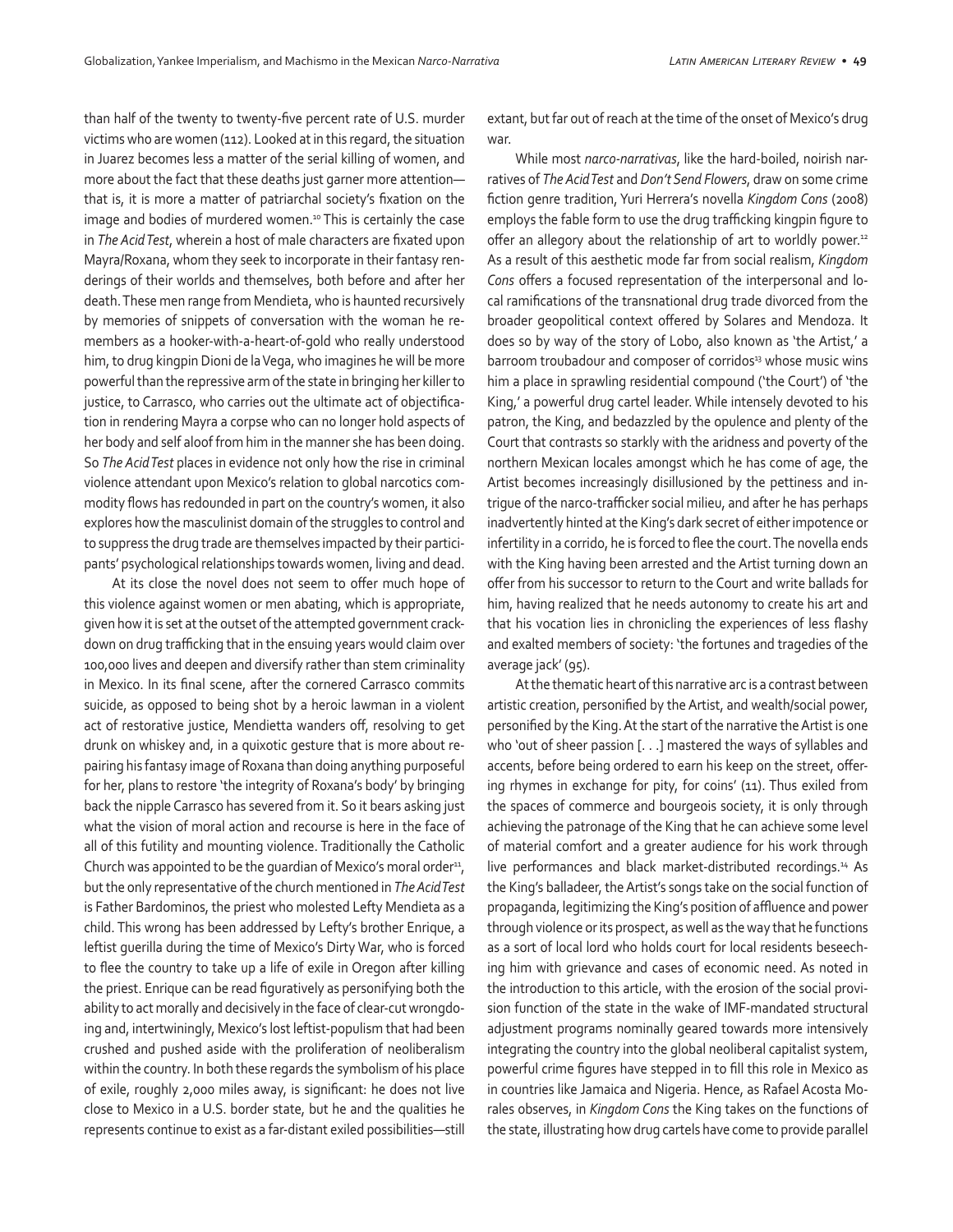state functions and cultural provision for Mexico's socially excluded (184, 185). The degree of social power that this involves leads Edmundo Paz Soldán to read *Kindom Cons*, like other narco-narratives, as a further permutation of the Latin American dictator novel and also as a reflection on the place of art in a hyper-capitalist society shaped by drug trafficking (28, 29). Stepping into the role of local benefactor and strongman while fostering a major value shift towards U.S.-style consumerism encouraged by globalization's information flows, criminal bosses like the King have been in need achieving an air of social legitimacy, and *Kingdom Cons* bears witness to how the corridos of northern Mexico have helped to serve these ends—though as Alexander Beard points out, as the narrative reaches its resolution the Artist moves beyond passively, propagandistically reflecting the sense of flashy majesty the King wants to convey to using his art to actively seek out social truth (147).

At the same time the novel explores the relationship of art to the worldly power embodied in the figure of the narco-trafficker, it also illustrates how kingpins like the King also maintain their lucrative positions atop a very cutthroat business by performing the social role of the patriarch, with all the symbolic power and authority that is vested in it. When the Artist first encounters the King, a barroom drunk has vaguely alluded to a secret the latter holds, causing the King to kill him to maintain his public aura of tough, in-charge masculinism. The King is continually associated with the peacock, his favorite animal in his menagerie: both depend on making a flashy public show to achieve their position, and the death of the King's peacock presaged his downfall as the narrative moves towards its climax (93). For the King, this show involves maintaining a public veneer of masculinist virility. When the top-ranking woman in his organization, the Witch, wants to gain advancement for herself and her daughter in the Court, she seeks to do so by shoring up the King's public image through having him impregnate her daughter. 'Even if his damn peacock doesn't work,' she tells the latter, 'I'm going to find a way to leave all of this to you' (63). When the Artist seemingly innocently observes in song that the members of his gang are 'the only sons' the King has, art's capacity to undermine the high and mighty comes to the fore (79) and the King's air of masculine imperviousness is punctured by this open declaration of his inability to be a literal patriarch, causing his organization to then unravel through internal plotting and external law enforcement pressure. The King's 'Court' functioned by having rigid, inflexible roles ascribed to each of its members in the manner of the feudal societies of the Middle Ages. Within this order gender plays a central structuring role, with women taking on subordinate roles that serve chiefly to prop up male positions of dominance and authority: the Girl, the fungible sex worker whose role is to cater to the physical needs of the King's men; the Commoner<sup>15</sup>, who has no status or import unless she can be the vessel through which the King proves his masculinist potency by siring offspring; and the Witch, an archetype figuring female agency as underhanded, malign, and deserving of violent punishment. But again, once the King's persona of patriarch is publically undermined, this order falls apart until a new cartel leader emerges from the infighting.

All the while, one thing that is conspicuously absent from *Kingdom Cons* is any direct representation of the drug trade or the sort of larger-than-life exploits of narco-traffickers that feature so prominently in popular cultural representations of them. As Alexander Beard points out, this, along with the Artist's turn from writing narcocorridos to focusing on the stories of common people, can be read as allegorizing the social need to move away from romanticizing the figure of the drug don, as doing so adds to the mystique that helps narco-traffickers maintain their positions of power in the manner of the propagandizing the Artist carries out through much of the narrative (165-166). If, as Ed Vuillamy has it, the drug kingpin is simply a pronounced form of arch-capitalist feeding consumer demand to turn a voluminous profit, regardless of the externalities of death and destruction produced in the process, perhaps it would be better to focus on those particular thematic contours of the narcos' stories as part of the recent general expressive-cultural turn against the excesses and inequalities fostered by neoliberal capitalism—or, like the Artist, to turn aesthetically from the narcotrafficker *tout court*.

In her illuminating theoretical treatise *Gore Capitalism*, philosopher/activist Sayak Valencia argues along the same lines, positing that most representations of violent criminality tend to glamorize it and by extension the socio-economic system it is a manifestation of, and that there is a marked need for language and education to work to dissuade individuals from these practices (253-254, 290- 291). Valencia's broader claim in this treatise is that the extremes of neoliberalism have produced in the Third World a system in which tortured and dead bodies, their representations, and the illicit good circulations they facilitate become commodities within our globalizing circuits of transnational exchange—a system of what she terms 'gore capitalism' (19-20). Predicated as this socio-economic system of gore capitalism is upon hegemonic cultural constructs of masculinity, within it the drug don comes to serve as a provider within a world driven by U.S.-style hyper-consumerism, which speaks particularly to the 'marginalized masculinities' of the men driven from their traditional status-defining roles of provider by the economic depredations of neoliberalism, who go on to serve as the rank-and-file members of drug cartels (79, 256). Thus to short-circuit this system of violent authoritarian masculinism and winner-takeall transnational consumer capitalism it is necessary, as Valencia argues, to deromanticize the figure of the drug cartel boss. Given the potentiality for narco-narratives to do so, noted at the outset of this essay, it becomes socially imperative to have more of these tales that take a critical, debunking approach to drug violence and the figure of the *narcotraficante*, but doing so always carries a risk that cultural producers would do well to keep in mind. Perhaps the most celebrated narrative of the ultimate senselessness and destructiveness of drug trafficking is Brian De Palma's film *Scarface* (1983), which ends with its drug- and materialism-addicted protagonist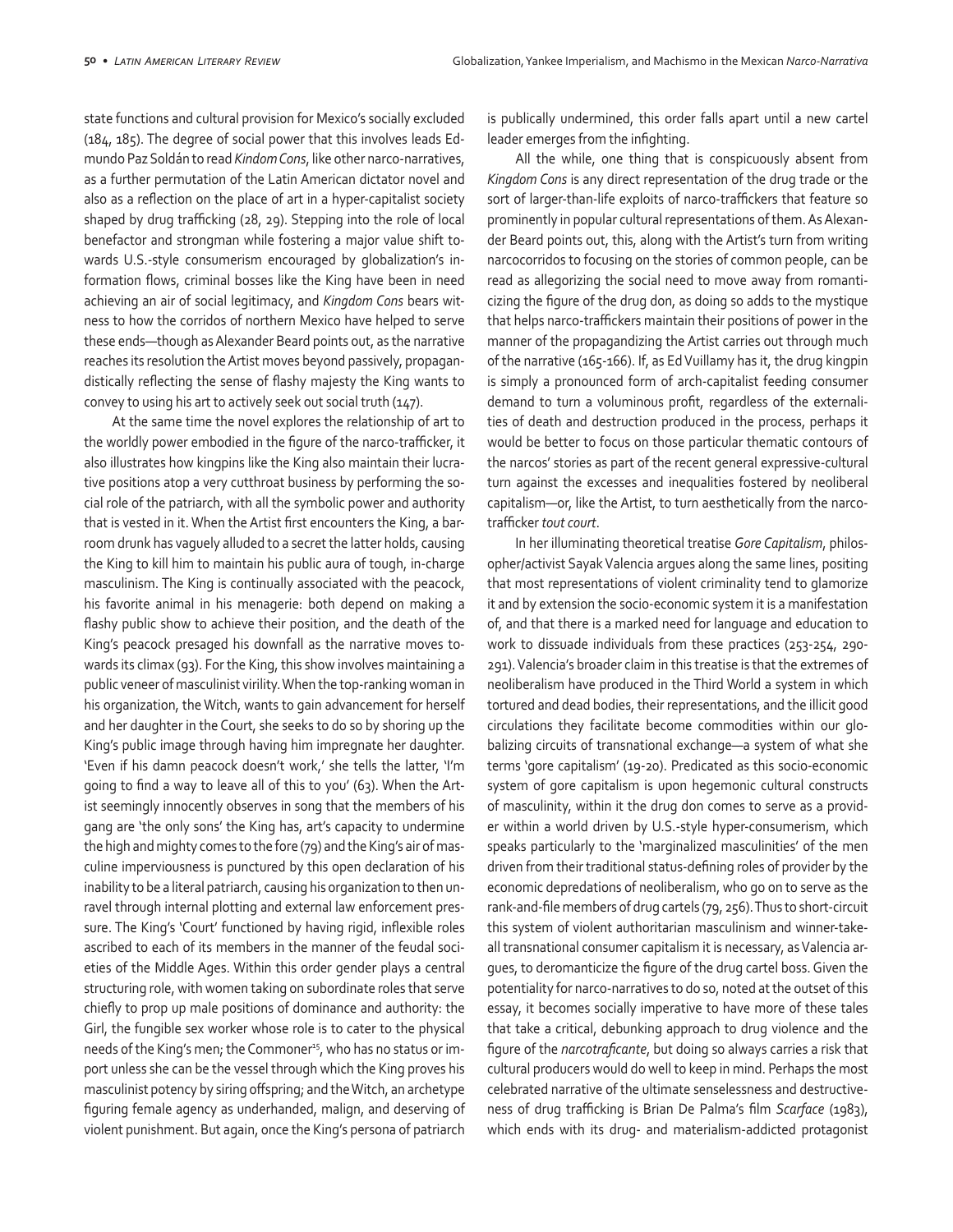floating ingloriously face-down in a fountain, having destroyed all of his loved ones and allies online the way. However, *Scarface* has come to be embraced as a magnum opus and inspiration by a legion of real-world drug industry workers, from street dealers to kingpins, with iconography from the film having been particularly featured in the material culture (artwork, custom firearms, etc.) of some of Mexico's cartels (*Narco Bling*). So while cultural production has the capacity to expose to scorn or ridicule, the cultural work is always open to counter-hegemonic readings, and when one stares into the abyss, the abyss may end up spawning more monsters.

#### **NOTES**

<sup>1</sup> For instance, teller windows at Mexican currency exchange locations (*casas de cambio*) affiliated with Wachovia were widened to permit the dropping off of larger quantities of cash at once from cartel members (Paley 107).

2 Such as the members of industrialized nations who have fallen out of the blue-collar middle class due to the outsourcing of production and the agriculturalists in the developing world who have been driven off their land by falling crop prices brought on by the fact that lowered trade barriers now have them competing with government-subsidized largescale agriculture from the Global North.

<sup>3</sup> However, the chronology in the novel is a bit confused and disorganized here. Cohen has attempted to recruit Gonzalez, who is already working with the leader of what would become the Cartel del Puerto, to steal a shipment of cocaine and use the proceeds to 'go after Los Nuevos […] Otherwise Los Nuevos are going to gather some serious fucking momentum, and there'll be no stopping them' (353). However, as noted below, the novel notes shortly thereafter that the Cartel del Puerto did not get into cocaine smuggling until 1982, after Cohen had been killed, and Los Nuevos, the former armed wing of the Cartel del Puerto, did not splinter off from the cartel until a much later date. Perhaps the jumbled timeline here is due to the emphasis the text wishes to place on 1982, dating all the major seminal backstory events of the narrative right around this time despite the temporal impossibilities this creates.

4 For what it is worth, the story of the historical Gulf Cartel is a little more complex. While it got its start smuggling liquor into the U.S. during Prohibition, it moved into marijuana smuggling during the 1970s and did in fact begin moving cocaine for the Columbian cartels during the early 1980s (Cockburn and St. Clair 361)

<sup>5</sup> Just how the killing of the younger Gonzalez would accomplish this, given the high stakes in controlling the drug corridor through the area and even the Mexican military's inability to bring an end to the violence represented in the novel, is not exactly clear.

<sup>6</sup> See 'Consumption, Desire, and Neo-Imperialism in the Tourism Fiction of the Global South' in Michael K. Walonen's *Imagining Neoliberal Globalization in Contemporary World Fiction*.

7 Thanks to my research assistant, Sara Gonzalez, for assisting with this translation and otherwise helping to gather the source material for this essay.

<sup>8</sup> See the conclusion of this essay for Sayak Valencia's reflections in her *Gore Capitalism* on how murdered bodies become one more commodity within the frenetic global capitalist circuits of exchange.

9 The culturally predominant form of male gender role that equates masculinity with competitiveness, aggression, and dominant behavior, one that has been disseminated throughout the world through colonization and then the mediascapes of globalization in different stages of world history. See *Masculinities* by R.W. Connell and *Hegemonic Masculinity: Formulation, Reformulation, and Amplification* by James W. Messerschmidt.

<sup>10</sup> In a recent *Guardian* article Hallie Rubenhold examines this phenomenon in regards to U.S. and U.K. popular culture, asking why there is such unabating fixation on the 'pornography of violence' against women in the form of movies and television programs about the likes of Ted Bundy and Jack the Ripper. In a social media response to this, novelist Marlon James notes that this cultural obsession with the figure of the dead woman has tended to apply only to white women.

<sup>11</sup> This is not to negate the long tradition of anti-clericalism in Mexico or the various historic efforts that have been made to combat the hegemony of the Catholic Church in the country. Rather, it is to say that looking to the church as the ultimate arbiter of morality has historically been the cultural dominant in Mexico.

<sup>12</sup> Alexander Beard objects to applying the label of fable to the text for the reason that fables generally feature animals as characters, preferring to write of *Kingdom Cons* as a *kunstlerroman*, given that its plot centers on the moral and aesthetic development of an artist (142-144). However, there are some fables with human characters, and with its stock two-dimensional characters, sparse verbiage, and stripped down plot, *Kingdom Cons* hearkens back generically just as much to premodern forms of prose fiction as it does to novels of education.

<sup>13</sup> A type of ballad popular in northern Mexico that often features outlaws from humble social origins as protagonists and often features struggles against exploitative Yankees or corrupt Mexican officials.

<sup>14</sup> Despite their widespread popularity, narcocorridos-corridos in praise of drug cartel members—have been banned by the Mexican government as part of its efforts to reign in the drug trade (Burnett).

<sup>15</sup> Or 'Nobody,' as her Spanish name, 'la Cualquiera,' can also be translated (Beard 133).